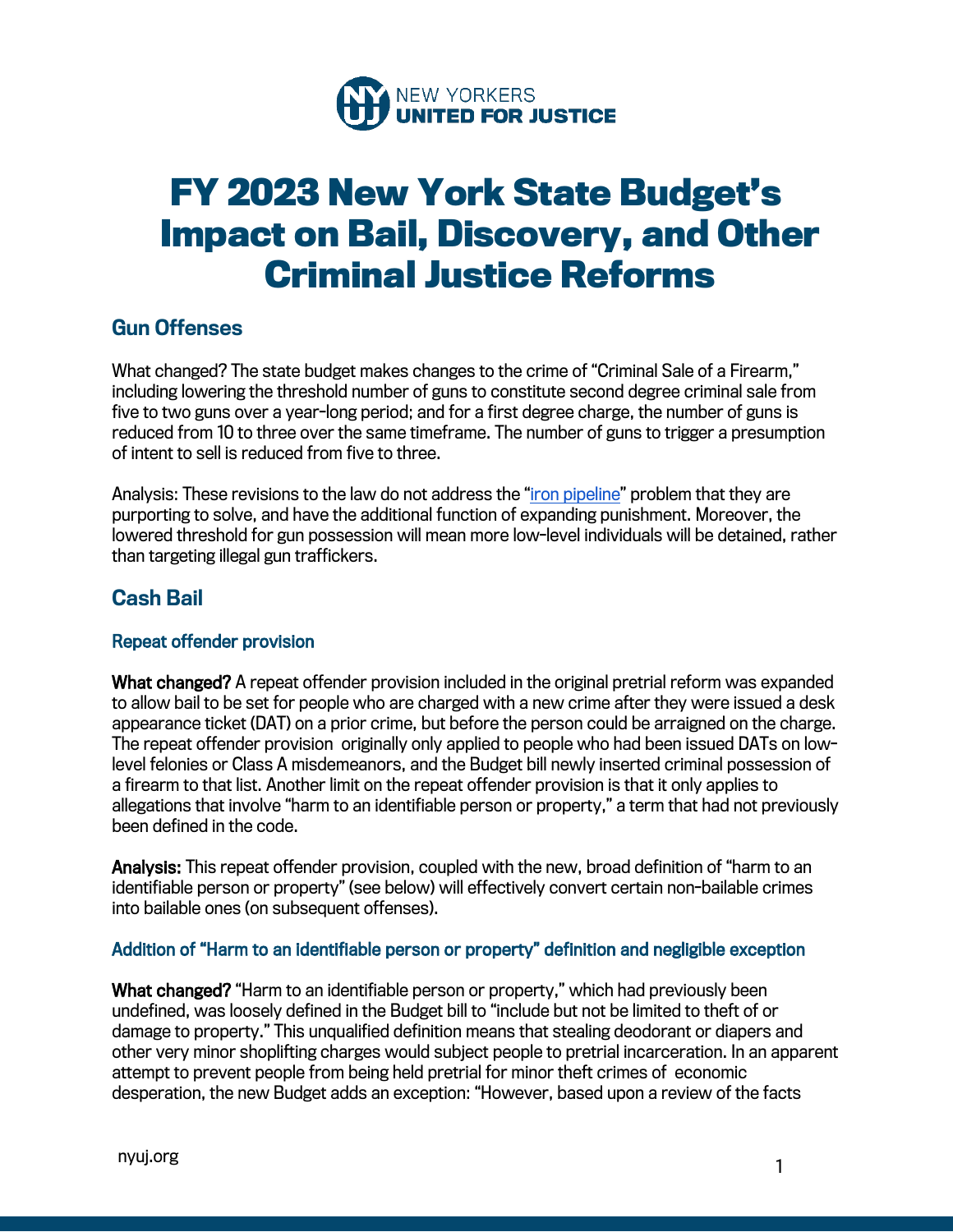alleged in the accusatory instrument, if the court determines that such theft is negligible and does not appear to be in furtherance of other criminal activity, the principal shall be released on his or her own recognizance or under appropriate non-monetary conditions."

Analysis: The unfettered definition of "harm to an identifiable person or property"—along with the aforementioned repeat offender provision—will render a variety of low-level thefts bail-eligible that had been purposely removed from eligibility. The final version of the budget added the failsafe exception quoted above. The exception permits courts to make a determination that a theft was "negligible," which would then require the court to release the person on recognizance or with non-monetary conditions.

While the "negligible" finding could avoid some incarceration and thereby blunt the effects of the "harm to an identifiable person" definition, its true impact is uncertain because "negligible" is not explicitly defined.<sup>1</sup> Thus, even though the inclusion of the negligible exception language was aimed at avoiding imposition of bail for crimes of desperation, its effect may be dwarfed by the effects of the overarching definition, elevating any theft as harm to property.

#### Exceptions to Requirement to Issue Appearance Tickets Instead of Arrest

What changed? The Budget adds new exceptions to the appearance ticket requirement for warrantless arrests, so that "(b) An officer is not required to issue an appearance ticket if" any of these three new conditions are met, in addition to the seven existing exceptions: <sup>2</sup>

- 1. A person 18 or older is charged with possessing a weapon on school grounds
- 2. A person 18 or older is charged with a hate crime
- 3. The case involves a criminal possession of a firearm charge or criminal possession of a weapon in the third degree or sale of a firearm to a minor

Analysis: This provision will increase jail bookings for low-level weapons and hate crimes that don't involve violence. These provisions seem to be based on concerns around people being released from jail pretrial and then committing new gun-related violent crimes.

A recent analysis from the Data Collaborative for Justice at John Jay College of Criminal Justice of this provision concluded that these changes would "produce an estimated 17% increase in NYC cases facing a custodial arrest and overnight detention in lieu of receiving a ticket and a future court date." Among the impacted individuals, the analysis estimates that 51% would be Black and 33% would be Hispanic/Latinx.

#### Additional Bailable Offenses

<sup>&</sup>lt;sup>1</sup> According to a *New York Times* analysis, "In an effort to avoid imprisoning people who have committed crimes of poverty, lawmakers included an exception for thefts that are considered "negligible," though it is not yet clear how that term will be defined." https://www.nytimes.com/2022/04/11/nyregion/new-york-bail-laws.html.

<sup>2</sup> Amends Subpart B, Section 130.20 of the criminal procedure law.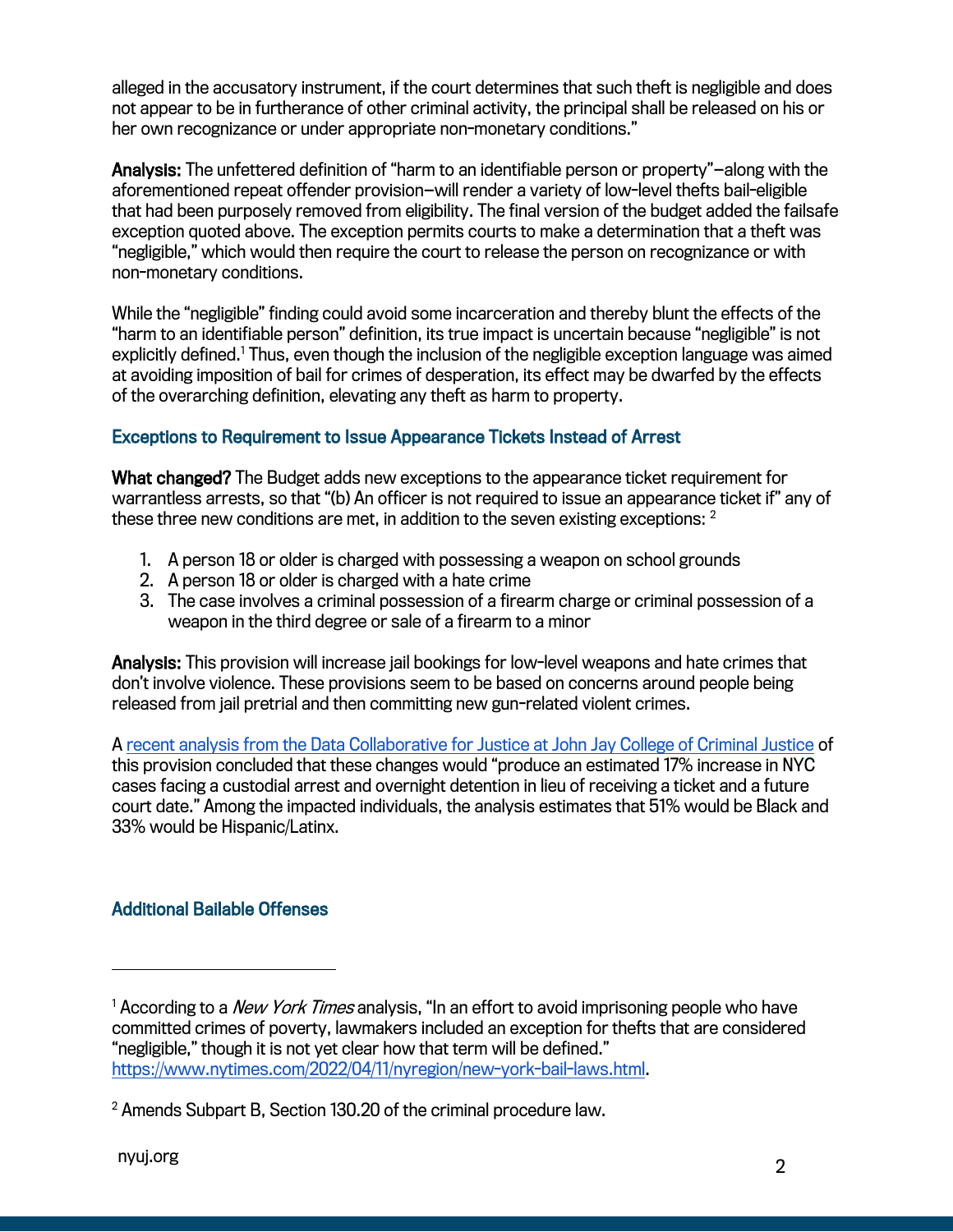The budget adds a few more offenses to the list that allows judges to set cash bail: $^3$ 

- 1. Any charge of criminal possession of a firearm if the person was out on recognizance, under conditions, or had not yet been arraigned for a charge for which the person was given a desk appearance ticket.4
- 2. Criminal possession of a weapon in the third degree or criminal sale of a firearm to a minor.

Analysis: Observers have noted that the few remaining gun crimes not already bail-eligible were rarely charged at all,<sup>5</sup> let alone as a charge that would define bail eligibility. To the extent they are charged, there would be a related increase in pretrial incarceration.

#### Factors for Judges to Consider | De Facto "Dangerousness Standard"?

The Budget contains a list of factors judges must "consider and take into account" when making decisions about releasing or setting bail for an individual. Some argue the introduction of these factors effectively amounts to setting a "dangerousness standard."

These newly added set of factors is as follows:

(a) the principal's activities and history;

(b) if the principal is a defendant, the charges facing the principal;

(c) the principal's criminal conviction record if any;

(d) the principal's record of previous adjudication as a juvenile delinquent, as retained pursuant to section 354.1 of the family court act, or of pending cases where fingerprints are retained pursuant to section 306.1 of such act, or a youthful offender, if any;

(e) the principal's previous record with respect to flight to avoid criminal prosecution;

(f) if monetary bail is authorized, according to the restrictions set forth in this title, the principal's individual financial circumstances, and, in cases where bail is authorized, the principal's ability to post bail without posing undue hardship, as well as his or her ability to obtain a secured, unsecured, or partially secured bond;

(g) any violation by the principal of an order of protection issued by any court;

(h) the principal's history and use or possession of a firearm;

<sup>&</sup>lt;sup>3</sup> Section 2 of Part UU of the Budget amends Section 510.10 of the criminal procedure law.

<sup>4</sup> Firearms as defined in section 265.01-b, which is the lowest firearm possession charge (a Class E felony).

<sup>&</sup>lt;sup>5</sup> Meaning a judge would not be able to set a cash bail requirement that would result in most poor defendants to be held in jail before they are found guilty of a crime.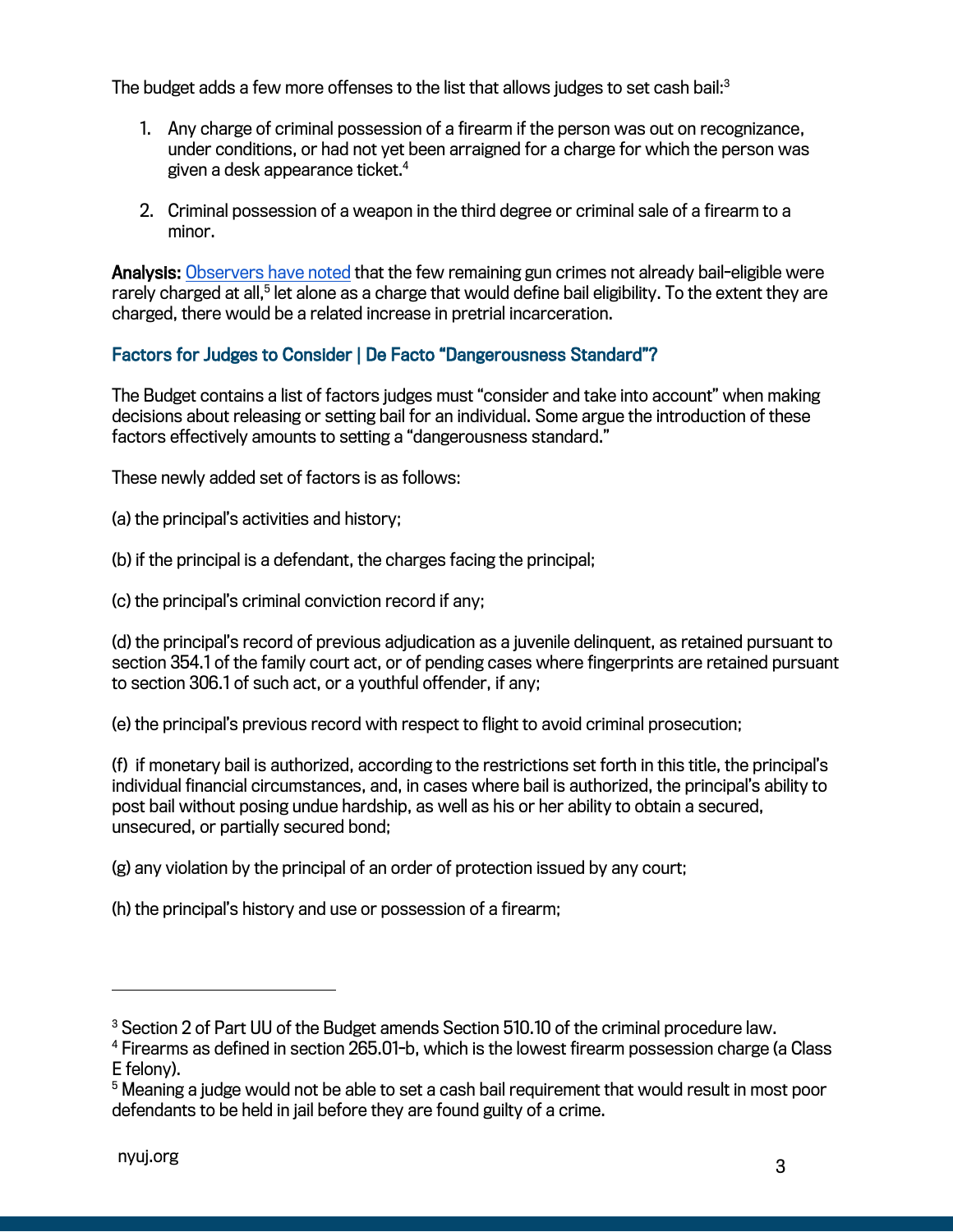(i) whether the charge is alleged to have caused serious harm to an individual or group of individuals; and

(j) if the principal is a defendant, in the case of an application for a securing order pending appeal, the merit or lack of merit of the appeal.

The addition of the serious harm consideration in Section (i) above is especially concerning to some advocates. The Budget applies the new provisions—additional bailable offenses delineated above, and the additional requirements to consider the list of factors for cases, including the serious harm consideration—to all cases pending in superior courts and local courts as well.

### **Discovery**

What changed? The Budget will allow prosecutors to file subsequent Certificates of Compliance (COCs), as long as they use good faith and due diligence, or if the material did not exist when the prior COC was filed. Where a remedy or sanction is forthcoming, the new provision requires that remedy or sanction to be proportionate to prejudice suffered by the party entitled to disclosure.

The new language also provides that if the court dismisses any charges as a sanction for a discovery violation, and the prosecutor appeals the dismissal, the court can issue a securing order (release or set bail pursuant to the bail statutes) pending the appeal.

In addition, prosecutors will not be obligated to provide automatic discovery for traffic infractions and petty municipal offenses.

Analysis: For decades, the flow of discovery was controlled by the prosecution, and information was not required to be provided until the eve of trial; defenders have long complained that this amounted to ambush litigation, and made it impossible to prepare a proper defense. In 2019, important reforms were adopted to require discovery to be provided automatically and early in the life of a case. While prosecutors have complained that this increases their burden, the reforms leveled the playing field somewhat.

Rollbacks were not warranted since there was no concrete evidence of problems providing the relevant discovery in a timely fashion. Additionally, the advent of the pandemic shortly after the enactment of the reforms impeded the development of jurisprudence that might have demonstrated the efficacy of the long overdue reforms. These changes may allow prosecutors to regain some power over the flow of information, and are destined to produce significant litigation. That said, changes that had been proposed that would have undermined the crux of the reform were softened significantly in the negotiated final Budget.

## Raise the Age

#### Statute of Limitations

The Budget bill included a change to the recently adopted 2019 Raise the Age law. The amendment to this statute extended the statute of limitations, allowing cases for conduct occurring at age 16 or 17 to be brought up until age 20 in some instances.

Analysis: The final Budget did not include a widely circulated problematic proposal that would have sent more juveniles to adult court. What is now included is the above-described statute of